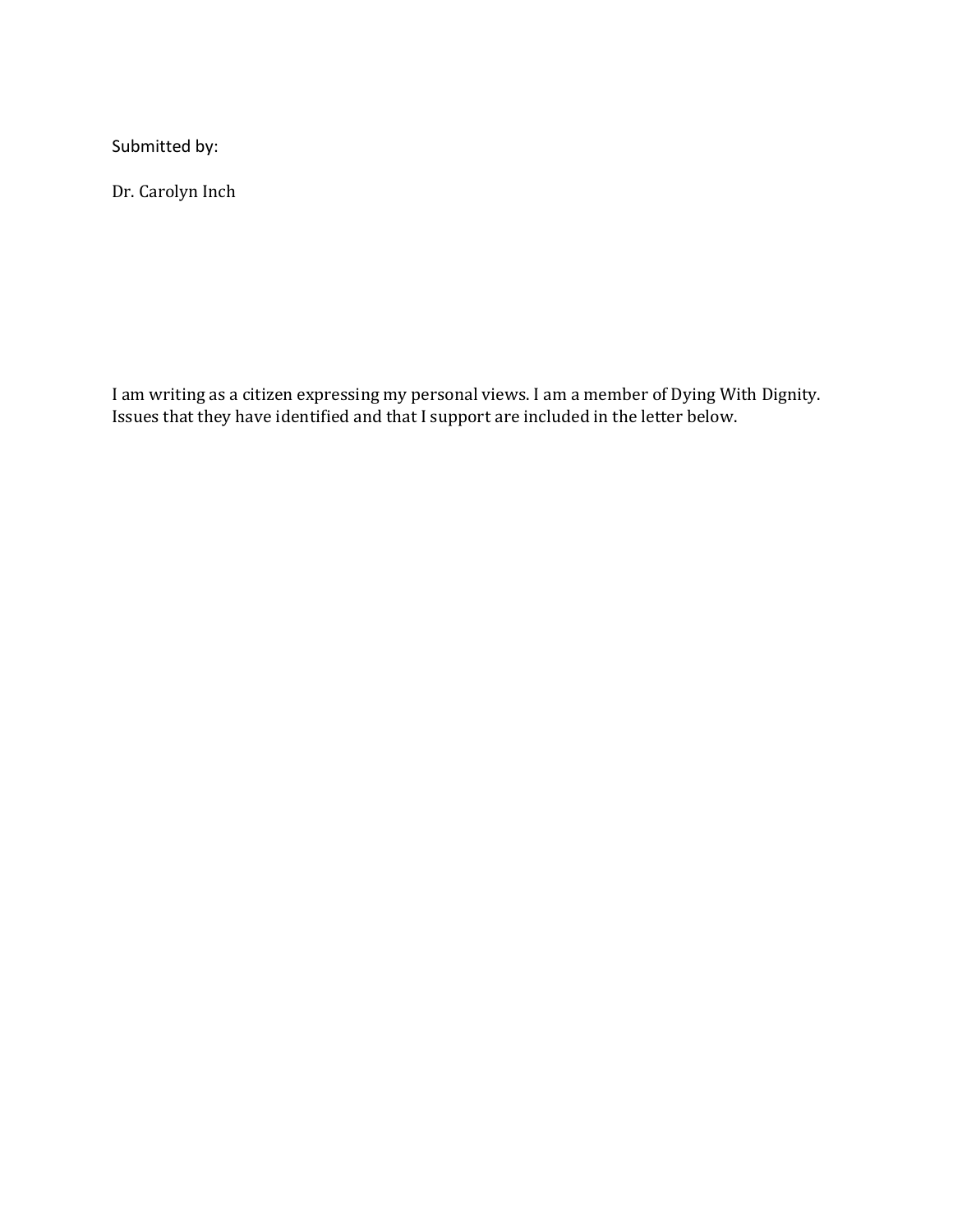### February 6, 2016

*Dear Special Joint Committee on Physician-Assisted Dying,* 

### **Executive Summary:**

I would like to ensure that, as a Canadian, I am given the option of controlling my end of life choices. In my opinion, the most important powers in the future legislation should ensure that:

- *1. Advance requests for assisted death are valid when made by a patient who, at the time of the request, was competent and had a diagnosis for a condition that was or could become grievous and irremediable.*
- 2. *"Grievous" is defined as a very severe or serious illness, disease or disability; a list of approved qualifying conditions must not be compiled.*
- 3. *The site of physician assisted dying need not be restricted to institutions depending on the agreement of all parties.*

# **To expand:**

My mother had Alzheimer Disease and died after several years of care in a semi-vegetative state, not recognizing or communicating with anyone. She had been a proud woman who repeatedly said to the family, and more pointedly to her son-in-law who had a farm and was a hunter, "If I get that Oldtimers disease, take me out to the back forty and shoot me, Rick". We all felt that we had let her down every time we looked at the remnants of the person she was in the bed. Hence, the first recommendation is critical, in my opinion. It is framed using the words suggested by Dying with Dignity in order to be clear but my story is meant to provide you with the context with which I am all too familiar.

My background as a veterinarian provides me with a perspective on humane euthanasia. While the participation of qualified individuals is critical, the selection of location and participants should also be a matter of choice for individuals at the end of their lives. In my experience, when owners, representatives of their pets, have been able to choose the time, location and participants for the euthanasia, it has led to the event being less stressful.

So to reiterate these points in a little greater detail and add others of lesser importance to me as an individual at this point in my life but may be important to me in another context:

*1. Advance requests for assisted death are valid when made by a patient who, at the time of the request, was competent and had a diagnosis for a condition that was or could become grievous and irremediable.* 

As illustrated by my story about my mother, this is a critical issue. Parliament must act to ensure that patients whose requests for PAD have been approved — but who then become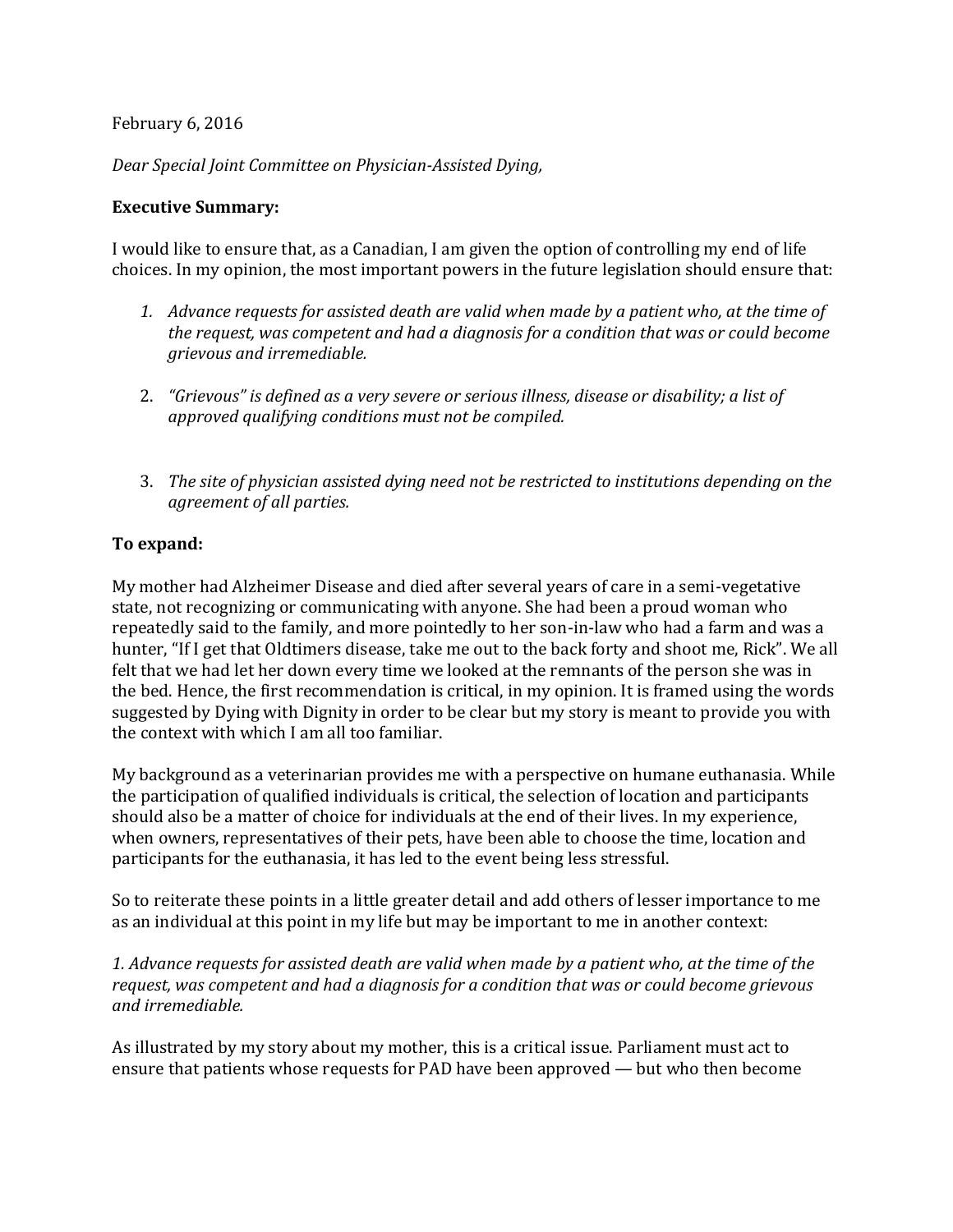incapacitated as the result of a stroke or a coma or dementia for example — are still allowed to have their wishes carried out.

The alternative is the one my family lived or the patient requesting that they be assisted to die while they are still enjoying mental capacity but are preoccupied by their future state being prolonged after they lose their abilities. That wastes precious time at the end of a life.

*2. "Grievous" is defined as a very severe or serious illness, disease or disability; a list of approved qualifying conditions must not be compiled.* 

As I am told in the Dying with Dignity guidelines, in its decision in *Carter v. Canada,* the Supreme Court decriminalized physician assisted dying for competent adult patients who have a "grievous and irremediable" medical condition that is intolerable to them. Because "grievous" is a judicial term and not a medical one, many stakeholders have asked for Parliament to clarify how the word should be interpreted in a healthcare context.

I believe that a list of approved qualifying conditions would unfairly impede access for some patients who are experiencing grievous and irremediable suffering. Thus, eligibility should not be limited to a list of approved conditions and should instead be open to patients with a "very severe or serious illness." That severe illness should be expanded to include not just physical states but mental states that rob the patient of quality of life

Provisions to Protect Patients

*3. Two physicians must verify free and informed consent.* 

DWDC recommends that two physicians assess a patient and verify that the requesting patient has made a free and informed decision. Outside consultations are unnecessary unless the patient's competency is in question.

*4. Every case is reviewed after the patient has died. Aggregate data is compiled and made available to the public.* 

To ensure adequate tracking, each case of PAD must be recorded for research and statistical purposes.

### Provisions to Ensure Reasonable Access

*5. Other licensed healthcare practitioners may also provide assisted dying to ensure access, especially in remote regions.* 

Other healthcare practitioners, such as nurses and physicians' assistants, must be granted permission to participate in assisted dying under the supervision and guidance of a doctor. In many remote communities, there is a severe shortage of physicians. For that reason, other registered healthcare professionals should be allowed to assist in the provision of PAD. This measure would help ensure that eligible patients are not abandoned or denied their constitutional right to a peaceful death.

*6. Doctors have the right of conscientious objection but must provide information and effective*  another doctor or a third-party referral agency. Sick and dying patients should not be responsible for finding an alternate doctor on their own.